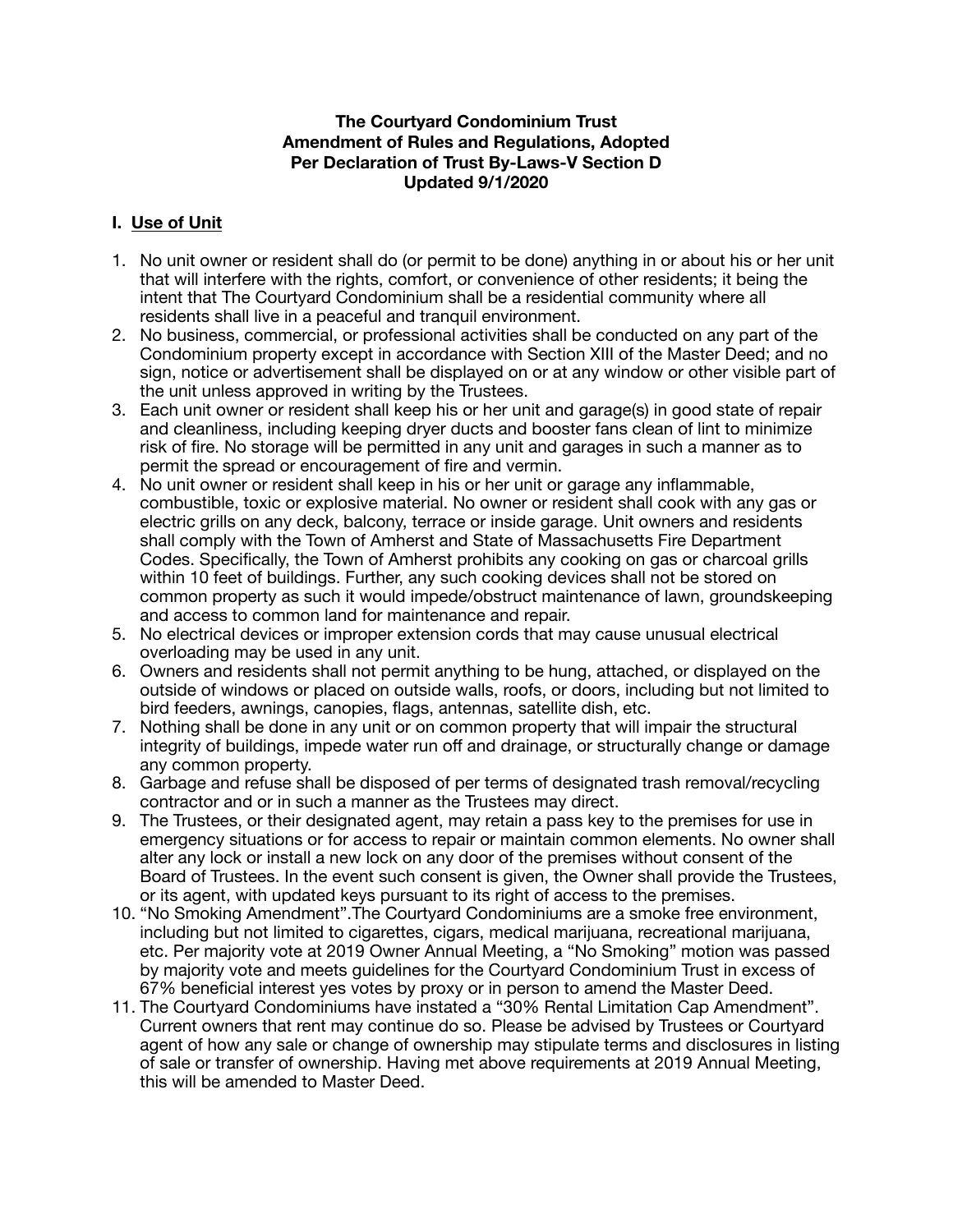# **II. Use of Common Areas and Common Facilities of Condominium Trust**

- 1. No part of the common areas or common facilities shall be used other than purposes for which it was designed or designated.
- 2. Owners and residents shall not obstruct any common areas or facilities nor shall anything be stored in any of the common areas or facilities without written consent of the Trustees, except hereafter expressly provided. In the event that such approval is provided, storage shall be at sole risk of the person storing the materials.
- 3. Per no smoking amendment, smoking of any form or substance is prohibited in and around all common hallways, stairways and any part of exterior areas. Please note, this also includes porches and patios whether they be considered common areas or appurtenances.
- 4. As a result of past damages to the building foundations, plantings of any trees, perennials and/or annuals is prohibited on common property around any buildings without written request by owner and permission granted by Trustees. With written permission and per a site plan review by Trustees, garden beds are allowed beyond the outermost grass areas within Courtyard property lines. If permission is granted, such areas must be maintained in a weed free manner. Window boxes: Live and artificial flowers are allowed where applicable in common area window boxes. Owners are responsible for maintenance and care.
- 5. Nothing shall be hung from any windows, terraces , porches or balconies or placed on any windowsills, nor shall any rugs or mops be shaken from any windows, process or balconies. No clothes , laundry, or any other kind of articles be hung out of any units or exposed to common property.
- 6. Other than chairs, benches and tables as of such number, nature, and such type as are actively used for residential purposes, no other goods, fixtures or paraphernalia, are to be affixed, placed or stored on decks, terraces, balconies, patios, yard areas, driveways and appurtenances except with approval of the Trustees.
- 7. The Condominium Trust shall charge to a unit owner any damage to the mechanical, electrical, or other building service systems, or any damage to the common elements used by such unit owner or by his or her family, tenants, employees or visitors by their willful or negligent use, misuses or abuse of those systems or elements. The reasonable cost of the work to repair such damage shall constitute a lien upon such unit and the unit owner shall be personally liable thereafter.

# **III. Actions of the Unit Owners and Residents**

- 1. No noxious or offensive activities shall be carried on in any unit or in common areas, including the creation of noise, odor and vibration. No unit owner shall make disturbing noises by family, tenants, visitors or pets, nor do or permit anything that will interfere with the rights, comforts, or convenience of other residents. No resident shall play any musical instrument or operate any audio system (stereo, radio, TV, computer, or the like) in the premises at such high volume or in such manner that shall cause unreasonable disturbance to other residents.
- 2. Unit owners and residents shall comply with all applicable laws and regulations of the United States and Commonwealth of Massachusetts and all ordinances and rules and regulations of the Town of Amherst and shall indemnify and hold the Courtyard Trust or other unit owners harmless from all fines, penalties, costs and prosecutions and violations of those laws and ordinances.
- 3. Unit owners shall be held responsible for the actions of their children, tenants, guests and pets.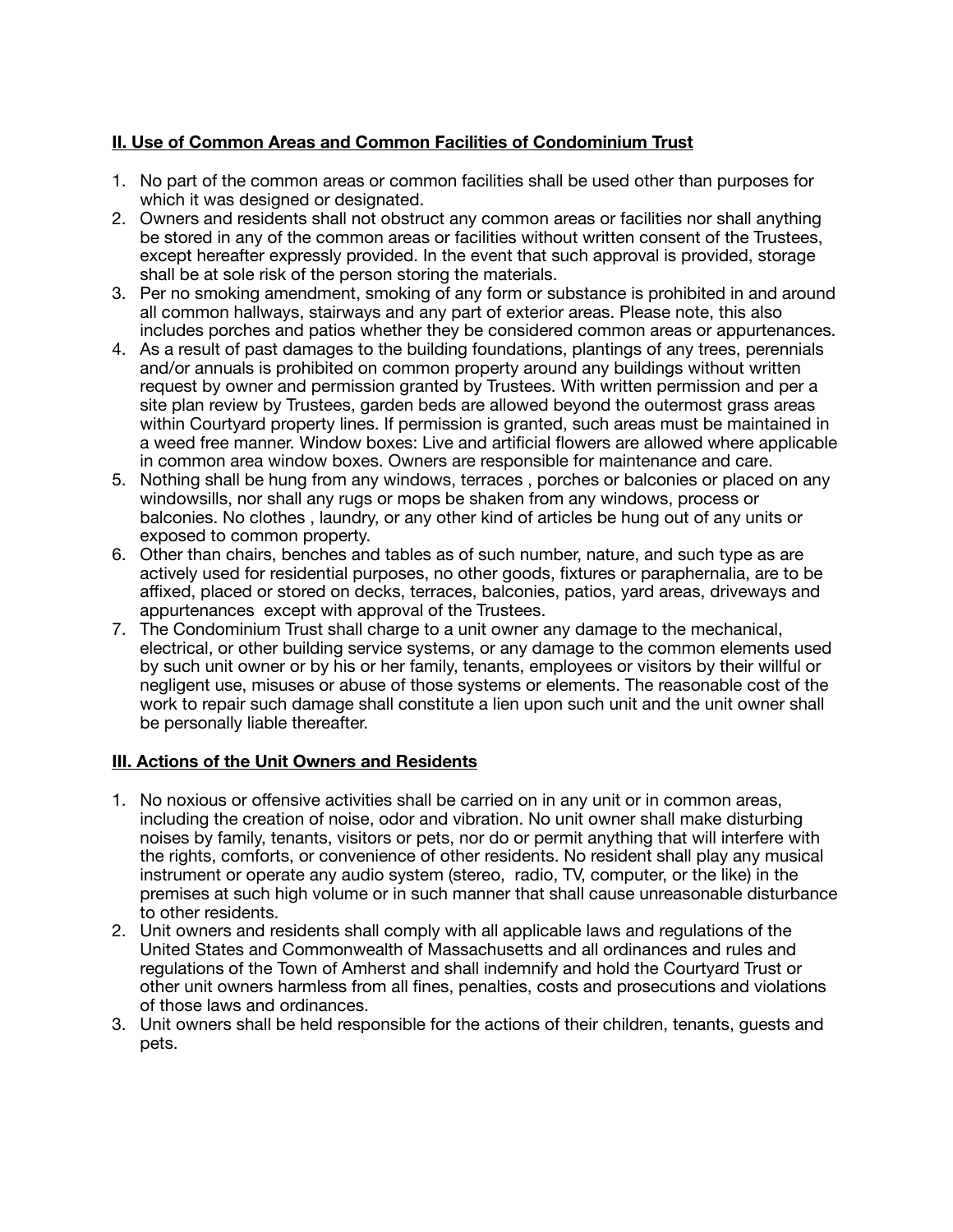### **IV, Insurance**

- 1. Nothing shall be done or kept that will increase the rate of insurance on any buildings or their contents. No unit owner or resident shall permit anything to be done or kept in his or her unit that would put at risk the cancelation of insurance on any buildings or their contents or that would be in violation of any applicable law.
- 2. Unit owners and residents shall comply with rules and regulations of the Town of Amherst and State of Massachusetts Fire Codes. No cooking on gas or charcoal grills are permitted within ten feet of buildings per the Town of Amherst Fire Department.
- 3. Damage by fire or accident affecting the unit, common areas or common facilities, or the liability of the unit owners or the Condominium Trust will be promptly reported to the Trustees immediately following the occurrence thereof.
- 4. The Courtyard Condominium Trust provides insurance only for common property and is not responsible for providing insurance for individual units and their contents, or relocation insurance for their tenants. Unit owners and tenants are advised to consult a qualified Insurance Agent of the owner's choosing for condominium insurance recommendations.

## **V. Motor Vehicles**

- 1. The common parking areas and garages shall not be used by any residents for any purpose other than to park duly registered, operable, passenger vehicles excluding specifically trailers or boats and trucks and commercial vehicles per Master Deed Section XII-Purposes of Units (b). No trucks in excess of 1/2 ton capacity are allowed to be parked by residents.
- 2. No unregistered vehicles may be stored or parked on any common areas of the Condominium.
- 3. No vehicle shall be parked in such a manner as to impede or prevent ready access to another resident's garage or parking space.
- 4. Prior to any snow forecast predicting more than 1 inch, all residents shall move their vehicles into their garages or to one of the visitor parking spots in the rear lots to allow access of snow plows.
- 5. Vehicles may not be repaired or serviced, including but not limited to, oil or other fluid changes, tune ups, engine repairs, etc on common property or inside garages.
- 6. No vehicle shall be washed using common exterior water faucets.
- 7. Any rented unit must include designated garage deeded to unit owner.

### **VI. Maintenance of Units**

- 1. Unit owners are responsible for maintenance and repair of their own heat pumps, furnaces, central air conditioners, heat exchangers, air handlers, fireplaces, chimneys, flues, hot water heaters, air filters in heat exchangers, dryer ducts, dryer vents, dryer booster fans, washing machine hoses, electrical systems, plumbing, storm doors, screen doors, window screens, windows, exterior doors and garage door mechanisms.
- 2. To avoid frozen and burst pipes and consequent water damage, all units shall be kept heated to at least 55 degrees Fahrenheit during cold seasons.